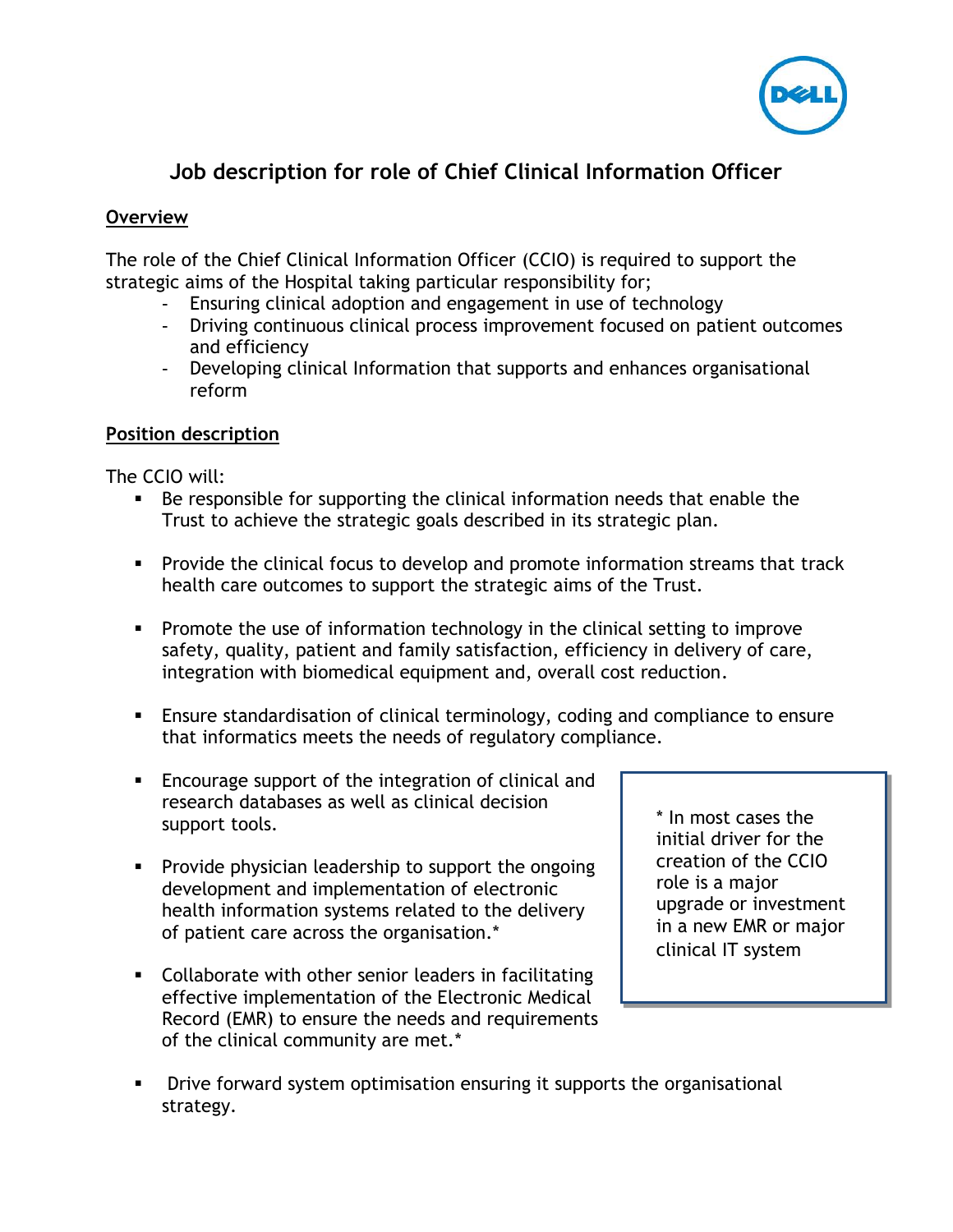

- Lead the development of a clinically focused, evidence based Informatics service, to ensure information systems support delivery of best practice clinical care.
- The candidate recruited to this position will spend at least 80% of his or her time as CCIO. Continued participation in direct clinical care is an option encouraged by the Trust.

#### **Line of reporting**

• The CCIO will report to the Chief Executive\*\* and will be a member of the Executive Board.

\*\* In studies carried out, Dell has found that there is an even split of where organisations typically place the CCIO in the governance structure – 39% report to the CMO, 23% to the CIO and 29% to the CEO.

• The CCIO will serve as an integral member of the Clinical Management Team and serve as one of the key leaders in organisational technology planning as part of the Trust Leadership Team.

# **Skills and qualifications**

- Excellent verbal, presentation, written and interpersonal communication skills.
- Ability to work collaboratively, influencing decisions and outcomes, facilitating consensus in a healthcare organisation.
- Ability to analyse complex problems and develop recommendations and solutions.
- Highly skilled at needs assessment, facilitation of project implementation, and organisational change or development. Capable of relating to diverse age and demographic backgrounds.
- Perform effectively in a complex changing environment.